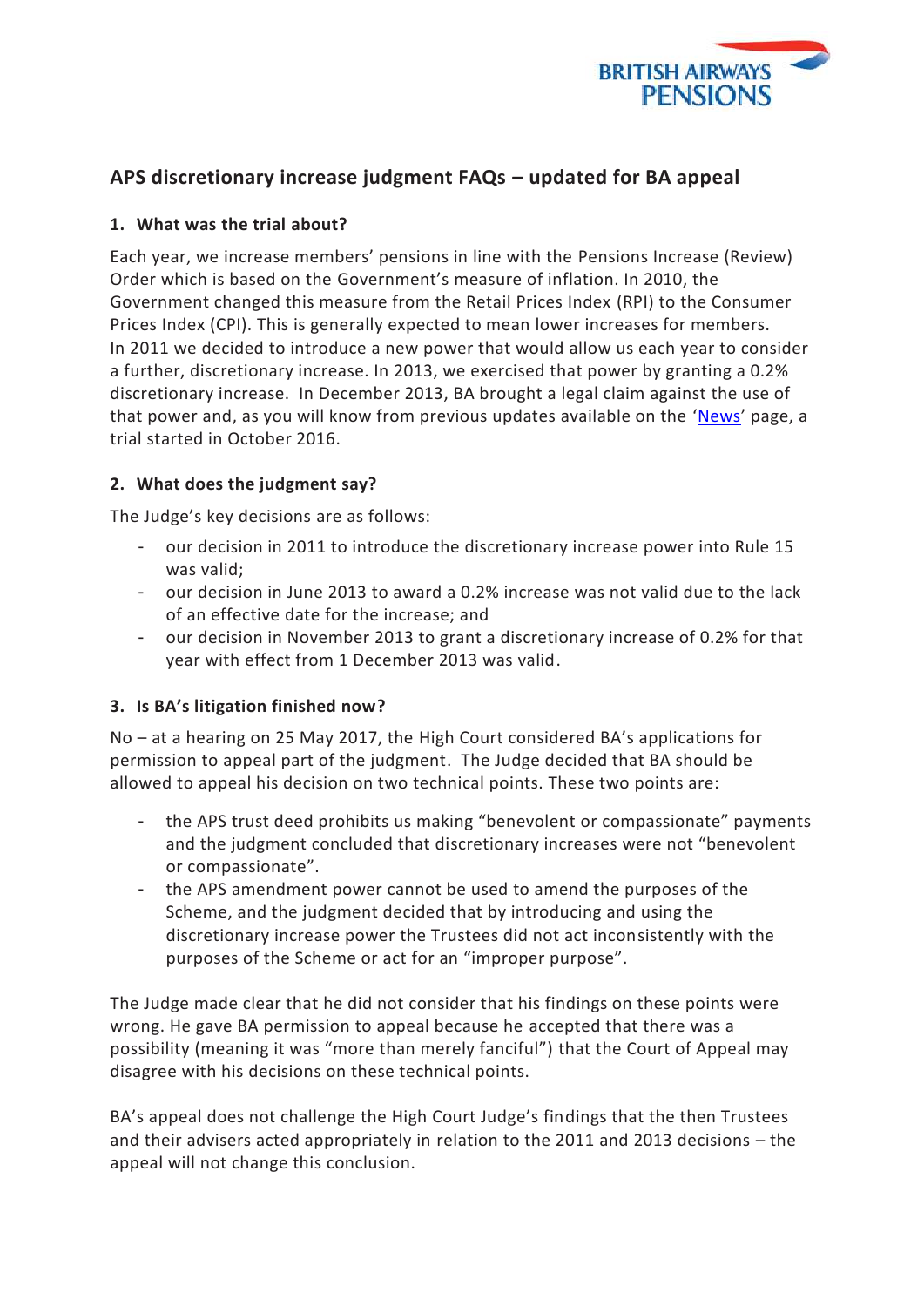## **4. How does the appeal process work? How long does it take?**

The Court of Appeal will decide whether it agrees that these two points of the High Court judgment were correct. Given the Court of Appeal's heavy caseload, it could take a further 18 months or longer to obtain a judgment from the Court of Appeal. By giving leave to appeal, the Judge has shortened the length of the appeal process. Had the Judge refused, BA would have been able to ask the Court of Appeal for permission to appeal, which if given, might have added a further six months to the appeal process.

## **5. When will I be paid a discretionary increase?**

At BA's request, the Judge also granted an order (known as an injunction) which means that we are not allowed to pay out the 0.2% increase awarded on 19 November 2013 to members until judgment is given by the Court of Appeal. If the Court of Appeal dismisses BA's appeal, the injunction will fall away.

The Judge expressed sympathy for the affected members and stated that, in light of an ongoing appeal process, the Trustee may not have felt able to pay members the 0.2% until the outcome of the appeal was known. The Judge decided that he should grant the injunction but that in exchange members will be entitled to be paid interest at 2% above base rate on that 0.2% increase from 25 May 2017 until the date of the Court of Appeal's decision. This is by way of compensation for the delay caused by BA's appeal and is payable in the event that BA's appeal is unsuccessful. BA would be required to pay or fund the interest.

#### **6. Now that the judgment has been received, when will the APS Valuation be completed?**

In a [Message from the APS Trustees](https://www.mybapension.com/resources/news/aps_funding_valuation_31_march_2015.pdf) published in July 2016, it was explained that it was unlikely that we would be able to conclude the APS 31 March 2015 Valuation until the outcome of the litigation was known. In light of BA's appeal, we are considering the position with our professional advisers.

## **7. How much did the trial cost and who is paying for the costs of the legal proceedings? If the costs came out of the Scheme assets, does that mean the members pay?**

As BA would not agree to meet the Trustees' costs of defending the litigation, at an early stage, we asked the Court to confirm that it was reasonable for us to defend BA's claim (which the Court confirmed). The limited costs of seeking this confirmation from the Court were paid out of the Scheme assets.

BA and the Trustees subsequently agreed an order (which the Court approved) that BA must pay the rest of the costs and expenses incurred by us in defending the High Court claim. BA offered (and the Court ordered) that it will meet the Trustee's costs associated with BA's appeal to the Court of Appeal.

At the end of the proceedings, if BA thinks that the costs were not reasonably incurred, BA can demand that the costs be reviewed by another court process.